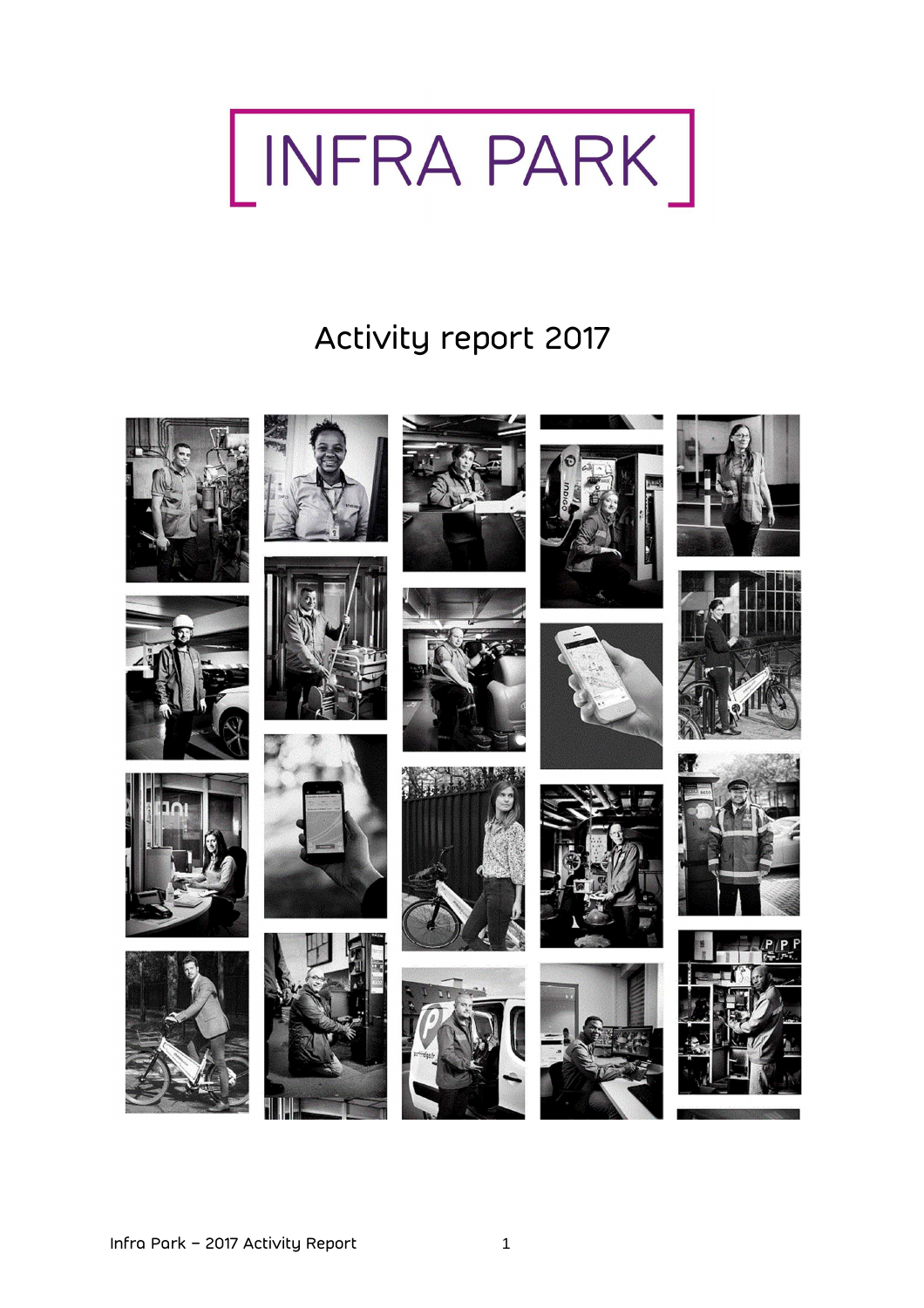Table of contents

| 1. |     |  |  |  |
|----|-----|--|--|--|
|    | 1.1 |  |  |  |
|    | 1.2 |  |  |  |
|    | 1.3 |  |  |  |
| 2. |     |  |  |  |
| 3. |     |  |  |  |
|    | 3.1 |  |  |  |
|    | 3.2 |  |  |  |
|    | 3.3 |  |  |  |
|    | 3.4 |  |  |  |
| 4. |     |  |  |  |
| 5. |     |  |  |  |
|    | 5.1 |  |  |  |
|    | 5.2 |  |  |  |
| 6. |     |  |  |  |
| 7. |     |  |  |  |
| 8. |     |  |  |  |
| 9. |     |  |  |  |
|    |     |  |  |  |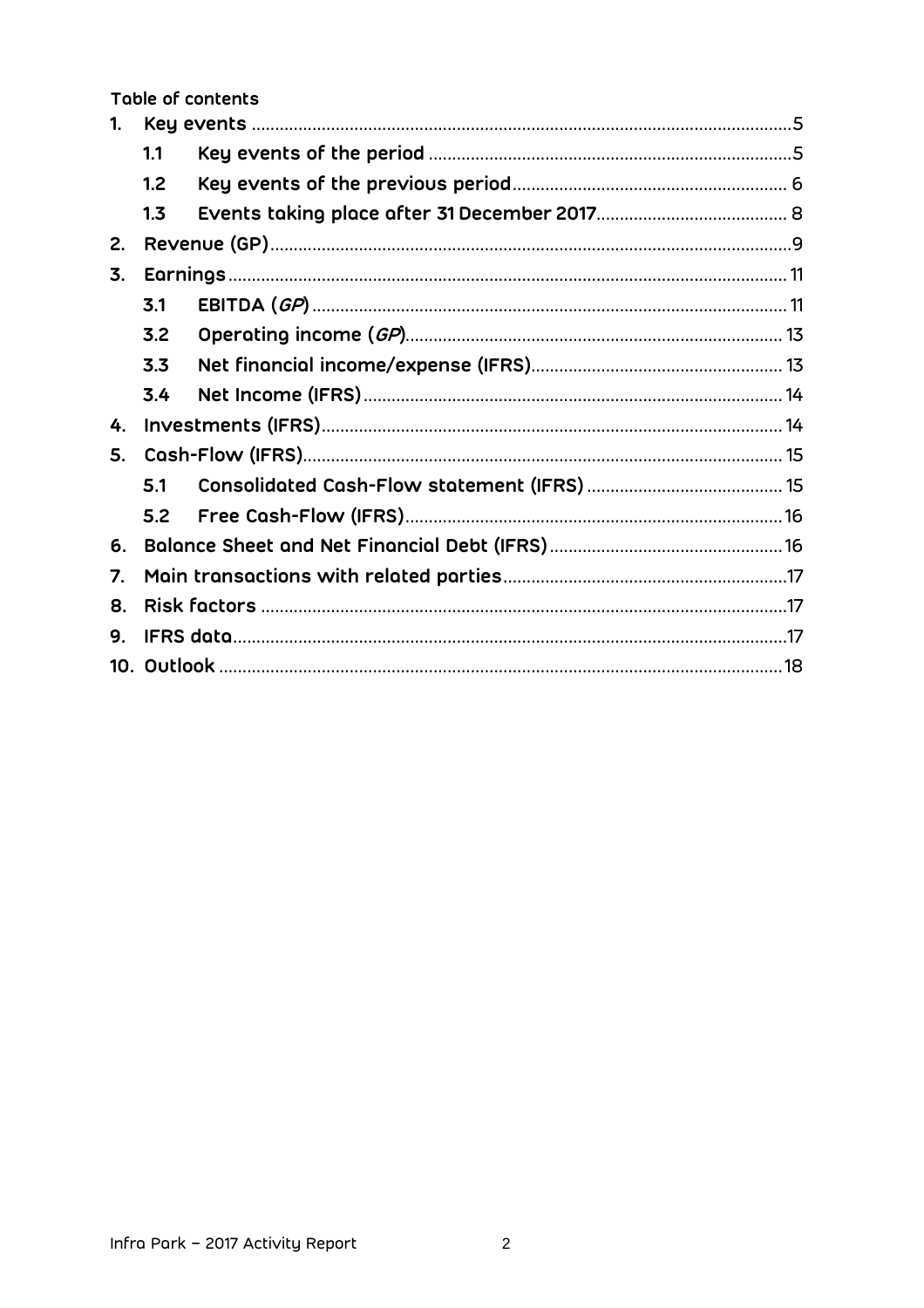### **Details on figures in the report**

To make its performance easier to understand and to improve its presentation, the Group presents operational figures (revenue, EBITDA, operating income) on a "Global Proportionate" (GP) basis, including the Group's share of joint ventures (mainly in the USA, Brazil until 12 April 2016 and Colombia and Panama from 1 April 2016) as if they were consolidated proportionally and not under the equity method applied in accordance with IFRS when preparing the consolidated financial statements.

In a similar vein, the Group defined the performance indicator "Free Cash-Flow" to measure Cash-Flows from recurring operating activities. It equals EBITDA less disbursements related to fixed fees as part of concession contracts, the change in the working capital requirement, maintenance expenditure and other operating item having a cash impact but not included in EBITDA.

A reconciliation with the figures in the consolidated Cash-Flow statement is disclosed in note 7 "Notes to the Cash-Flow statement" of the 2017 consolidated accounts.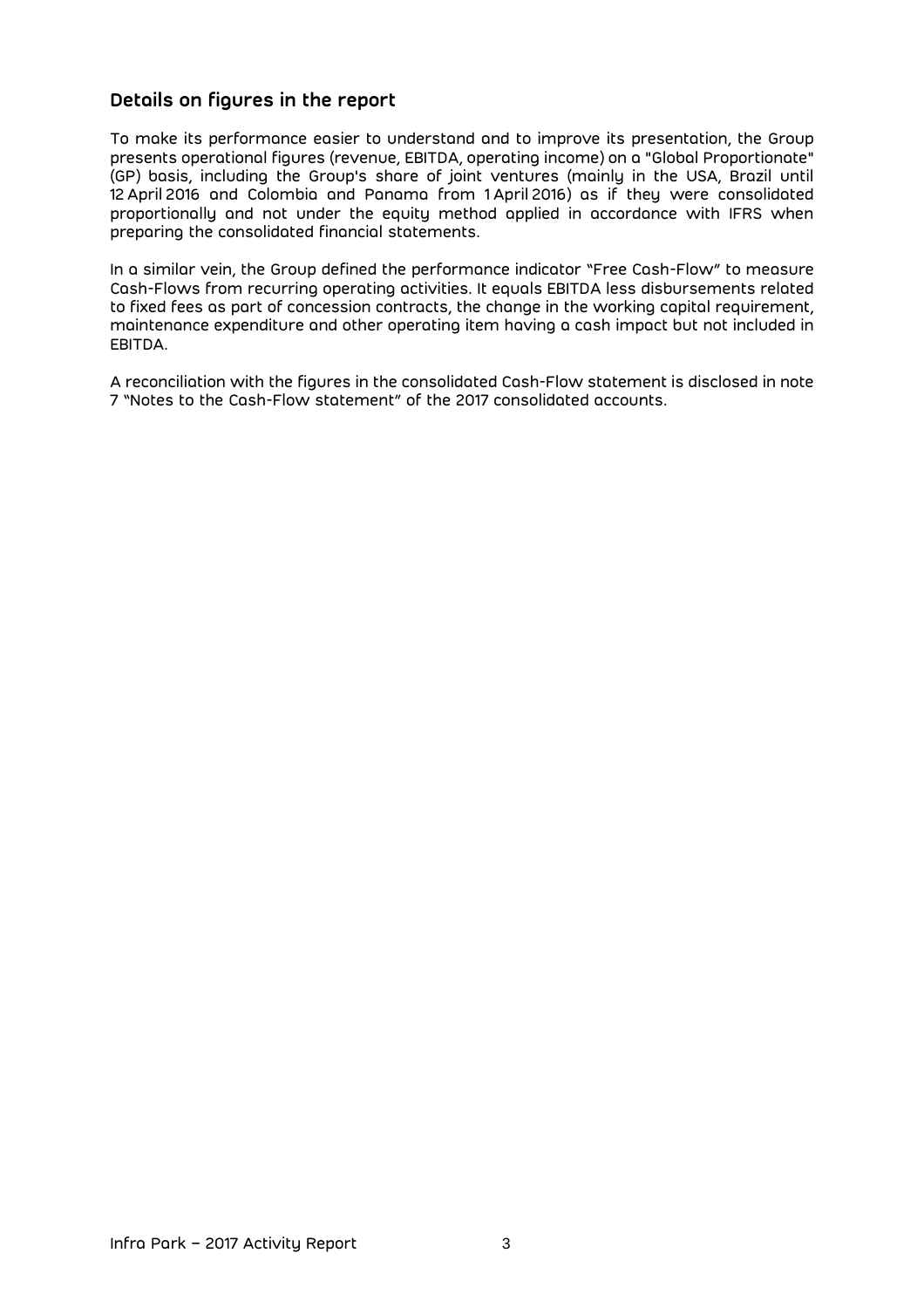#### **Key Figures**

Key Global Proportionate figures in Infra Park's consolidated income statement are as follows:

#### Income Statement

| $\epsilon$ million                                                                        | 2016           | 2017           | Change at<br>current<br>exchange rate<br>(%) | Change at<br>constant<br>exchange rate<br>(%) |
|-------------------------------------------------------------------------------------------|----------------|----------------|----------------------------------------------|-----------------------------------------------|
| Revenue                                                                                   | 860.1          | 897.5          | $+4.4%$                                      | $+4.8%$                                       |
| <b>EBITDA</b><br>% Margin                                                                 | 305.4<br>35.5% | 310.0<br>34.5% | $+1.5%$<br>-1.0 pts                          | $+1.7%$                                       |
| Operating income<br>% Margin                                                              | 127.1<br>14.8% | 124.1<br>13.8% | $-2.4%$<br>-1.0 pts                          | $-2.8%$                                       |
| Cost of net financial debt                                                                | (38.6)         | (41.6)         | $+8.0%$                                      | $+7.2%$                                       |
| Other financial income and expense                                                        | (4.8)          | (6.0)          | $+24.4%$                                     | +23.4%                                        |
| Net income before tax                                                                     | 83.7           | 76.4           | $-8.8%$                                      | -9.0%                                         |
| Income tax expense                                                                        | (13.7)         | (16.2)         | $+18.0%$                                     | +18.0%                                        |
| o/w impact of change in income tax rates                                                  | 17.5           | 15.7           | $-10.3%$                                     | -10.3%                                        |
| Net income                                                                                | 70.0           | 60.2           | $-14.0%$                                     | $-14.2%$                                      |
| Net income attribuable to non-controlling interests                                       | (1.3)          | (1.3)          | $+1.6%$                                      | $+1.6%$                                       |
| Net income attributable to owners of the parent                                           | 68.7           | 58.9           | $-14.3%$                                     | -14.5%                                        |
| Net income attributable to owners of the parent -<br>excluding change in income tax rates | 51.2           | 43.2           | $-15.7%$                                     | -16.0%                                        |

At 31 December 2017, the Group managed 2,254,000 parking spaces across 5,595 facilities (based on a 100% share of operations, including in countries where the Group operates through joint ventures). Out of those spaces, 57.5% were located in North America and the United Kingdom, 19.3% in France, 13.8% in Continental Europe, and 9.5% in Other International Markets (Brazil, Colombia, Panama, Qatar and Russia).

The Group's Global Proportionate consolidated revenue for 2017 amounted to €897.5 million, up 4.8% year-on-year at constant exchange rates thanks to the expansion to Other International Markets (mainly Brazil, Colombia and Panama), where revenue rose 63.0%, Continental Europe's dynamism (revenue up 2.8%) and firm growth in North America and the United Kingdom (revenue up 4.6%), mitigating a slight slowdown in France (revenue down 2.8%) due to traffic decrease in Paris. The contribution of the Digital & Mobility unit accounted for €1.9 million.

Global Proportionate consolidated EBITDA rose 1.7% at constant exchange rates from €305.4 million in 2016 to €310.0 million in 2017 with a margin of 34.5% compared to 35.5% in 2016 despite the inclusion of certain non-recurring items including significant fees and costs associated with the preparation of the launch of the on-street enforcement activities (Streeteo), as well as with the Velib contract carried by Smovengo. Without these nonrecurring items, EBITDA would have amounted to €317.6 million (4.2% increase compared to 2016 at constant exchange rates). EBITDA margin accounted for 54.5% of revenue in France, 45.0% in Continental Europe, 11.5% in North America and the United Kingdom and 10.4% in Other International Markets. These figures reflect the different business models used in the latter two geographical zones, which mainly involve contracts characterised by no trafficlevel risk, little investments but in return lower margins.

After taking into account 2017 Global Proportionate €124.1 million operating profit compared to €127.1 million in 2016, Infra Park has recorded consolidated net income attributable to owners of the parent of €58.9 million in 2017 compared to €68.7 million in 2016. In 2017, as in 2016, this consolidated net income attributable to owners of the parent includes the impact of changes in corporate tax rates, which represents a net income of €15.7 million in 2017 compared to €17.5 million for the previous period.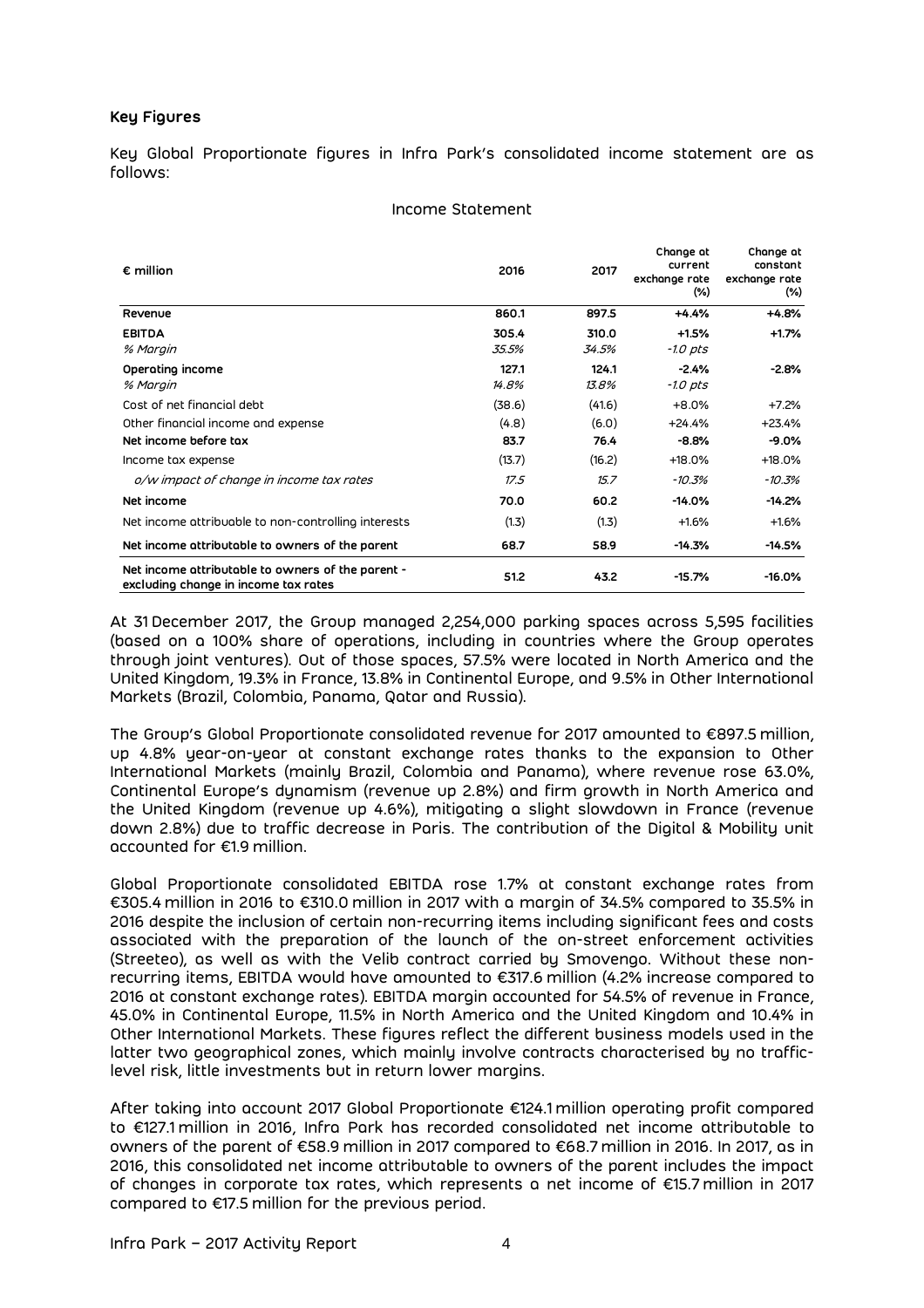IFRS net financial debt amounted to €1,665.7 million at 31 December 2017 as opposed to €1,651.7 million at 31 December 2016. This increase in net financial debt was due in particular to a €80.0 million dividend payment for the 2016 financial year and operational investments, net of disposals, amounting to €161.3 million (€148.5 million excluding fixed royalties) in 2017. This net financial debt also included the impact relating to the accounting treatment of fixed fees (IFRIC 12) for an amount of €323.7 million at 31 December 2017 compared with €358.0 million at 31 December 2016. After including the net debt of joint ventures, Global Proportionate financial debt amounted to €1,678.3 million.

## **1. Key events**

### **1.1 Key events of the period**

• Termination of the sale process

On 23 November 2017, Infra Park Group shareholders decided to end the sale process that they had launched in early 2017. Consequently, the acquisition of an additional 40% equity stake in LAZ Parking, which had been conditional upon a change of control of Infra Park, will not be effective and Infra Park thus keeps its indirect interest in LAZ Parking at its current level, namelu 50%.

• Confirmation of the Group's credit rating

On 17 May 2017, S&P confirmed the BBB rating of the Infra Park Group and upgraded its outlook from stable to positive. The decision emphasises the success of the Group's development strategy, along with the strength of its infrastructure model.

### Two successful new bond issues

Infra Park carried out two new bond issues in July 2017 in the form of private placements: on 6 July 2017, €100 million of 12-year bonds with a coupon of 2.000%, and on 27 July, €125 million of 20-year bonds with a coupon of 2.951%.

These two bond issues confirm Infra Park's status as a regular issuer on the bond markets, as well as extending the average maturity of its debt and enabling it to continue its development.

Both issues are rated BBB by Standard & Poor's.

• Distributions

During the 2017 financial year, the Company distributed a total of €80.0 million, of which €41.6 million were taken from the "share premium" account and which had the characteristics of a repayment of contributions, and a dividend of €38.4 million, taken from the "retained earnings" account.

• Launch of a business line dedicated to shared individual mobility

In July 2017, a dedicated organisation was set up to provide shared individual mobility solutions, in particular to offer free-floating bicycle sharing services in cities in which the Group is present. A first operation was launched in Metz in December 2017.

By the end of 2017, this new business line was brought together with the digital cluster into the Mobility and Digital Solutions (MDS) business line.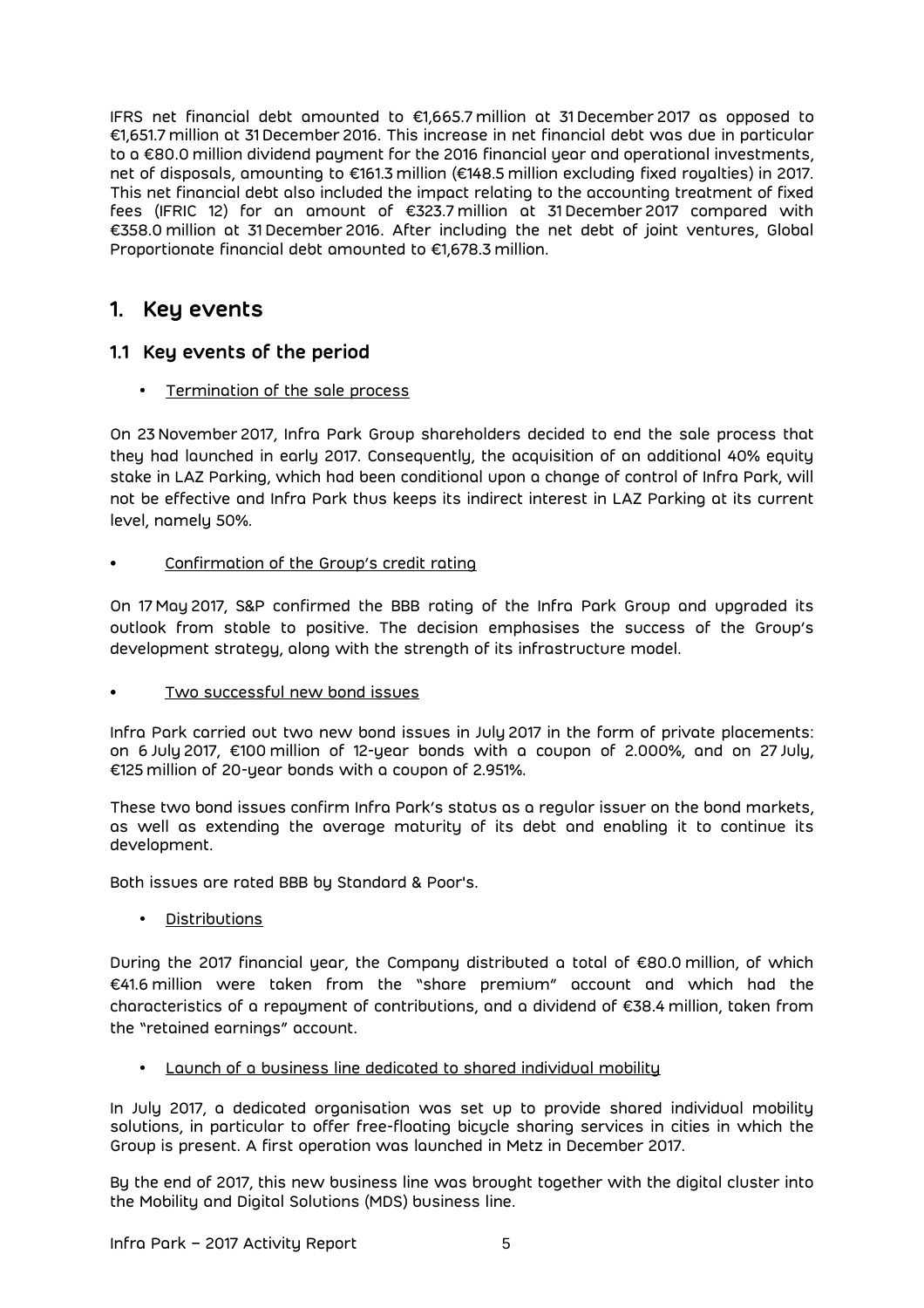In addition, on 24 March 2017, Infra Park acquired through its NOW! Innovations Solutions subsidiary a 12.0% stake in sPARK (Polly application), increased to 21.7% on 20 November 2017, for a total investment of €0.8 million.

Polly specialises in predictive guidance to a parking space (on-street or off-street). This acquisition enables Infra Park to broaden the range of features offered to OPnGO customers as well as to optimise their user experiences (from space search engine to payment solutions).

### • Smovengo

In early May 2017, Smovengo consortium, consisting of Indigo Infra (subsidiary of Infra Park), Mobivia, Moventia and Smoove, signed a new contract with the Autolib' and Velib' Metropole association to provide self-service bicycles in the city of Paris for a 15-year period starting 1 January 2018. Indigo Infra is a shareholder of the consortium with a 35% stake.

### • Acquisition of Alpha Park

Infra Park acquired the portfolio of contracts operated by Alpha Park in Denver via its indirect subsidiary LAZ Parking on 4 January 2017. The acquisition of Alpha Park added 49 new car parks to LAZ Parking's portfolio, making it one of Denver's largest parking operators with 80 locations and more than 125 employees in the city.

• Purchase of an additional 10% stake in the capital of AGE

On 28 August 2017, in accordance with its previous undertakings (see section 1.2) and via its Indigo Estacionamento Ltda subsidiary, Infra Park acquired an additional 10% stake in its Brazilian subsidiary AGE increasing its stake to 70%.

• Conclusion of an agreement for the sale of the Company's entire stake in Qatari Corporation QDVP P.Q.S.C.

On 23 October 2017, Indigo entered into an agreement for the sale of all of its shares of the Qatari law firm QDVP P.Q.S.C. for the benefit of its co-shareholder, the Qatari Corporation QDVC Q.S.C.

Significant wins of on-street tenders in France

As part of the outsourcing in 2018 to private players of the current public-operated on-street enforcement activity, a dedicated organisation (Streeteo) was set up. Anticipating this evolution in regulation and leveraging its expertise acquired in countries such as Spain and Belgium enabled the Group to win a significant proportion of these tenders, including two out of three lots in Paris.

### **1.2 Key events of the previous period**

• Change in Infra Park's indirect ownership structure

Ardian, an independent private-sector investment company, and Crédit Agricole Assurances, are shareholders in Infra Foch Topco, which owns 100% of Infra Park. On 13 June 2016, they announced that they had reached an agreement with VINCI Concessions to acquire all of VINCI Concessions' remaining shares (i.e. a 24.6% stake) in Infra Foch Topco.

The transaction was subject to prior examination by the competition authorities and was completed in the third quarter of 2016. At 31 December 2016, Ardian and Crédit Agricole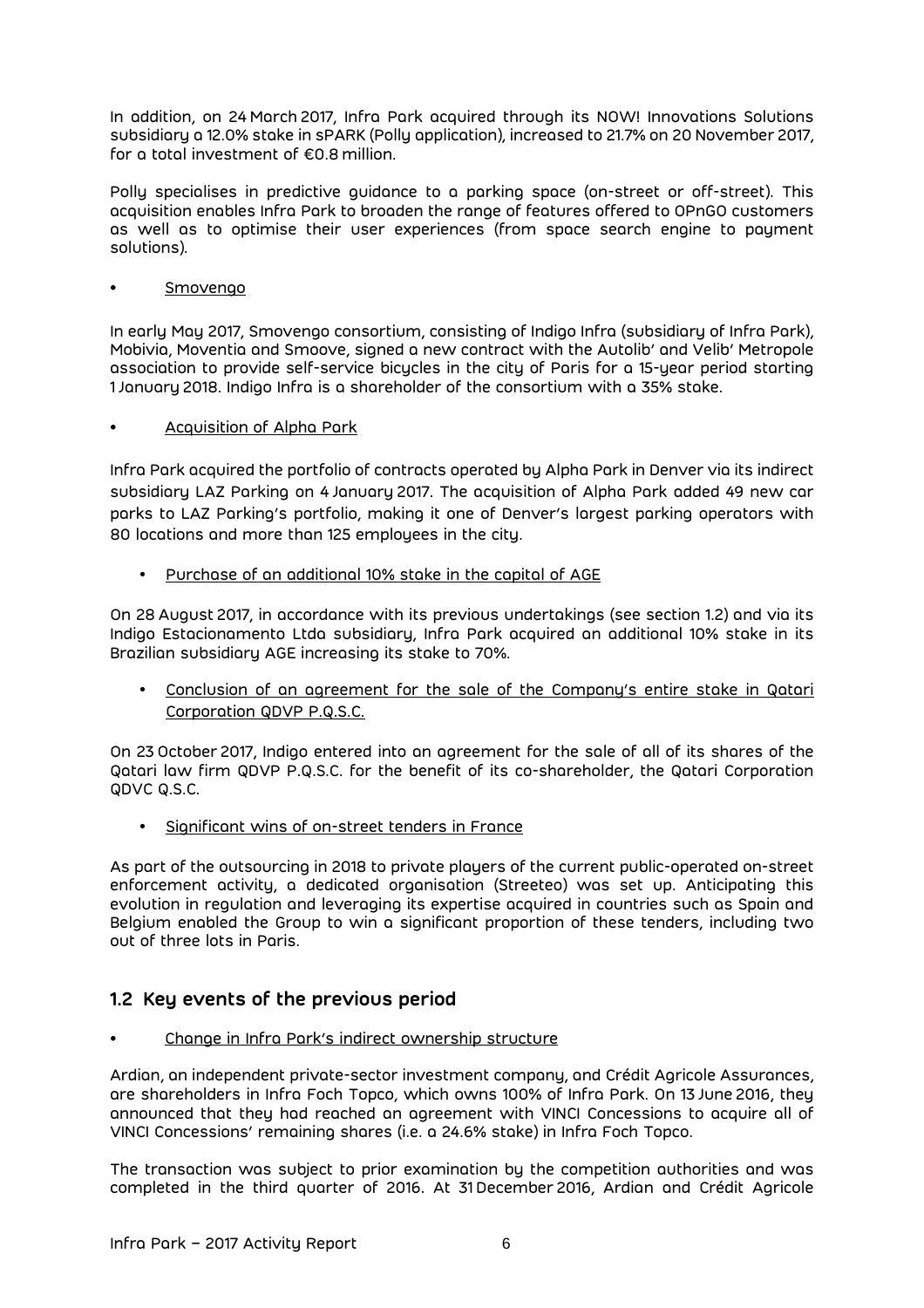Assurances each owned 49.2% of Infra Foch Topco, with the remainder owned by management.

### Refinancing of the €300 million revolving credit facility

On 7 October 2016, Infra Park signed a new multi-currency revolving credit facility (RCF) in an amount of €300 million, the maturity of which was extended to October 2021 with a potential two-year extension subject to the agreement of banks in the syndicate. This new credit facility, granted by a syndicate of seven banks, replaced the previous €300 million RCF, which was due to expire in October 2019.

This refinancing gives the Group greater financial flexibility and improved credit terms, and strengthens its ability to finance strategic investments and targeted acquisitions, while also increasing the number of banks in its syndicate. At 31 December 2016, drawings on this facility amounted to €50.0 million. At 31 December 2017, this line was no longer drawn.

#### • Acquisition of City Parking in Colombia / Panama

On 4 March 2016, Infra Park acquired a 50% stake in Colombian company City Parking SAS via the purchase of Urbania Management Inc. in Panama, and on 15 April 2016 it purchased a 50% stake in Panamanian company City Parking Panama SA via its newly created subsidiary, Indigo Infra Panama SA. City Parking is the leading parking operator in Colombia and Panama. It is a Colombian company that was founded 19 years ago in Bogota. It has been also operating in Panama City for 10 years.

These two companies and their subsidiaries are accounted for under the equity method in the financial statements for the period ended 31 December 2017.

• Take-over of AGE in Brazil

On 13 April 2016, Infra Park via its Indigo Estacionamento Ltda subsidiary, acquired one share in Brazilian company Administradora Geral de Estacionamentos S.A. ("AGE"), over which it had indirectly held joint control until that date.

In accordance with the shareholder agreement between Indigo Estacionamento Ltda and its partner that both owned 50% stakes in AGE until that date, this purchase of one share gave Indigo Estacionamento Ltda sole control over AGE and it is now obliged to acquire all of the remaining shares owned by its partner, which now holds a non-controlling interest, in successive tranches of 10% per year from 2016 based on a predetermined valuation formula. Accordingly, Indigo Estacionamento Ltda acquired a 10% stake in AGE on 31 May 2016, taking its interest to 60% at 31 December 2016.

As a result, AGE has been fully consolidated in the Group's financial statements since the second quarter of 2016. It was previously accounted for under the equity method.

#### • Launch of OPnGO

The OPnGO app was officially launched in June 2016 by OPnGO SAS, a wholly owned indirect subsidiary of Infra Park, with around 100 connected car parks in the Paris area.

OPnGO is an easy way for Parisians to find the best parking space at the best price in two clicks, with functionality including geolocation of available spaces, automatic access, mobile payment and discounts. OPnGO is the first app that covers all city parking options, i.e. both public and private, and both on-street and off-street.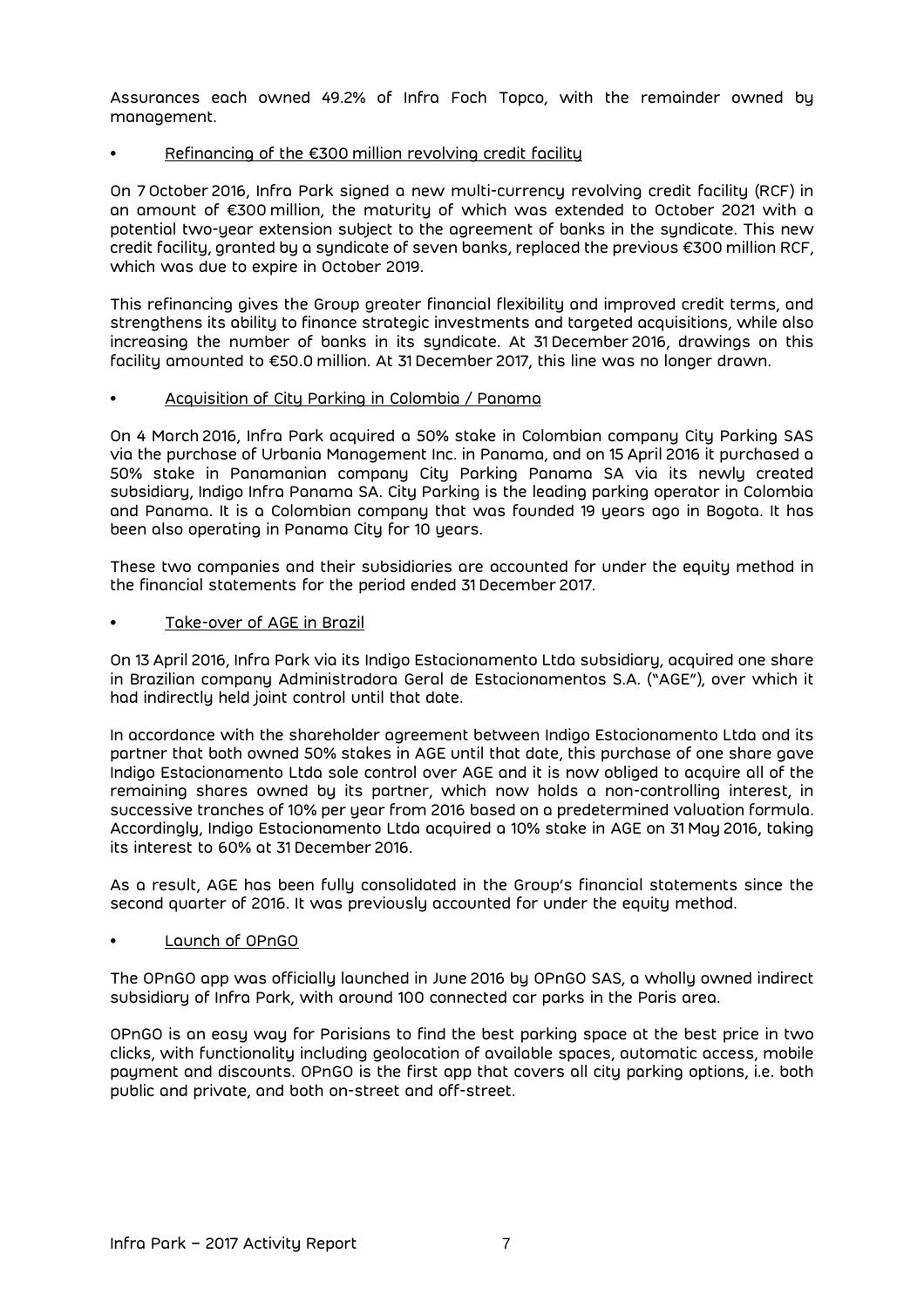### **1.3 Events taking place after 31 December 2017**

• Finalisation of the sale of the shares in Qatari QDVP P.Q.S.C.

The sale of all the shares held by the Group in the capital of the QDVP P.Q.S.C. Qatari Company for the benefit of its Qatari co-shareholder QDVC Q.S.C. was finalised on February 7 2018, with no material impact on the Group's financial statements in 2018.

• Launch of on-street enforcement operations as from 1 January 2018

In 2017, the Group won a great deal of on-street tenders as part of the outsourcing to private players of the public-operated on-street enforcement activity in France, for which a dedicated organisation, Streeteo, had been set up. The launch of these operations was carried out with some technical difficulties, associated with the large number of city-specific technical solutions, the complexity of financial flows corresponding to this new activity, and a higher than expected turnover of teams coupled with absenteeism that penalises control actions. These difficulties are currently being resolved and could result in the application of contractual penalties, in few cities and without any significant impact on the Group's profitability.

More specifically, Streeteo holds a management contract with the City of Paris whereby, for 6 years from 2018, the company carries out control of paid on-street parking and the issuance of parking fines in 14 districts (two out of three lots of Paris). To fulfil this mission, Streeteo has set up an organisation in Paris with around 150 control enforcement officers and LAPI vehicles. Since the start of operations, the organisation has suffered from high turnover and absenteeism, which have reduced the sworn task force. Following the launch of alerts, in particular from its major partner the City of Paris, Streeteo has identified inappropriate internal practices, including those of certain managers, which were obviously carried out unknowingly. Appropriate measures were taken immediately to put an immediate end to these behaviors. The company launched an internal investigation to identify the real causes of these failures and to strengthen all its processes so that such acts do not recur.

• Launch of Velib activities on 1 January 2018 by Smovengo

Smovengo activities started on 1 January as defined in the Velib contract, with an operational system accepted by the Syndicate. However, this launch was characterised by a reduced number of stations, with a hundred or so operational stations as at 1 January 2018, out of the 50% expected (525 stations) and by a majority of stations put into service but still not connected to the electricity network, which have been resulting in degraded operation. The reasons for these delays are numerous and are being discussed with all parties involved in this project.

Two months after the launch, 376 stations had been put into service by 10 March 2018, with more than 3,500 bicycles in circulation. Almost all the equipment (bicycles, terminals, small terminals) required for the project are produced and available. The bike is unanimously praised by users for its lightness, its handling and the quality of its materials. However, the Syndicate has already notified Smovengo of the maximum penalties foreseen for January, February and March deployment (one million euros every month). Smovengo contests these penalties on the grounds that numerous facts related to an external cause are at the origin of those delays. The contractual and financial settlement with all stakeholders will take some time, but should not jeopardise the sustainability of this project, nor that of Smovengo, which is 35% owned by the Group.

• Infra Park extra-financial rating

As part of the extra-financial rating process implemented by VIGEO rating agency, Infra Park was awarded a 61/100 rating in March 2018, positioning the Group as Europe's leading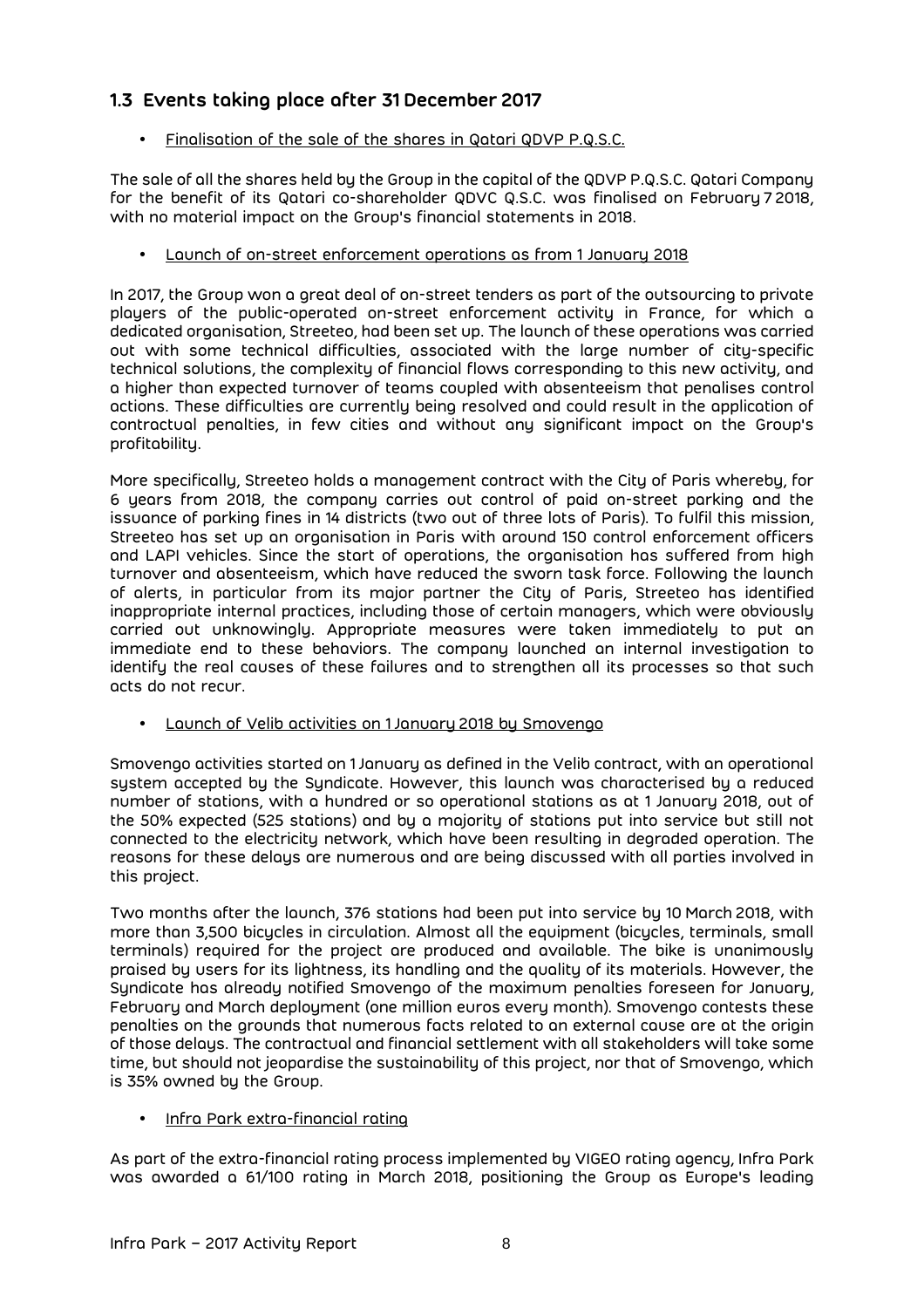company in its sector. This rating illustrates the Group's commitment to social, environmental and environmental issues.

# **2. Revenue (GP)**

In 2017, the Group's consolidated Global Proportionate revenue amounted to €897.5 million, up 4.4% (€37.4 million) from 2016. At constant exchange rates, this increase reached 4.8% (€41.2 million), taking into account an exchange difference of €3.7 million. At constant exchange rates and scope – i.e. after adjusting the Group's performance in Brazil, Colombia and Panama given the change in scope in those countries (see section 1.2 above) - revenue increased by 4.0% (€34.2 million euros).



**Changes in revenue by business unit** 

Revenue growth was driven by all geographical zones outside France.

**In France**, revenue fell by 2.8% or €12.1 million. On constant car park portfolio over the two financial years, revenue rose 0.2% (€0.9 million) with hourly parking revenue up €0.6 million with steady hourly parking visits; despite a decline in Paris, the rest of France presented a reasonable performance.

Contracts won and lost between 2016 and 2017 had a €13.1 million net negative impact on revenue due to the end of operations of car parks in the cities of Toulon, Amiens and Clermont-Ferrand. New contracts in the cities of Metz, Nogent sur Marne, Bordeaux, Vernon and Toulouse were still in the ramp-up phase in 2017.

**Outside France**, revenue in 2017 rose 11.7% or +€49.8 million compared to 2016. At constant exchange rates, the increase reached 12.7% or €53.5 million, breaking down as follows across the various geographical zones: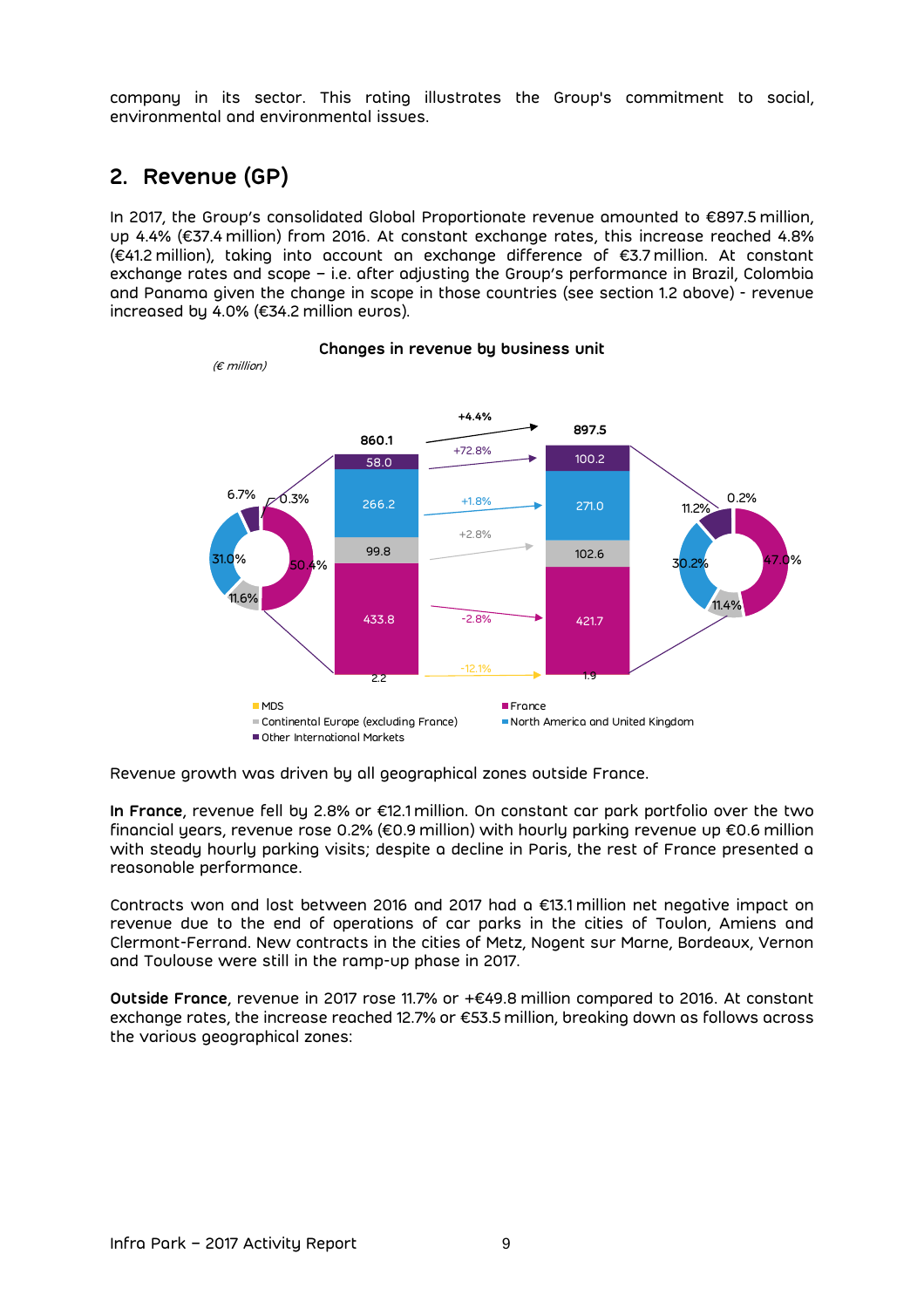#### **Change in international revenue at constant exchange rates**

 $(F \text{ million})$ 



Other International Markets

#### **Continental Europe (excluding France)**

Revenue in this zone rose 2.8% between 2016 and 2017 (up 2.8% at constant exchange rates), accounting for +€2.8 million. It includes a €2.6 million (10.7%) increase in Belgium driven by growth at constant scope and the opening of Bruxelles Docks in October 2016. Revenue in Spain increased slightly year-on-year by €0.4 million (1.1%) driven in particular by strong performance at constant scope and the start of operations of El Carmen car park in Zaragoza, despite the negative impact caused by the expected reduction in on-street parking operations in Madrid since early 2017.

#### **North America and United Kingdom**

Revenue in this zone rose 1.8% unadjusted for exchange rates between 2016 and 2017 (4.6% at constant exchange rates) accounting for +€4.8 million. Revenue in the UK fell 0.4% at constant exchange rates to €56.7 million because of the loss of some major contracts and the non-recurrence of certain revenue, despite new contract wins, contract renewals and substantial growth at constant scope. Revenue in Canada (up 5.0% at constant exchange rates to €53.8 million) was boosted by the Via Rail car parks taken over in May 2016, along with substantial growth in revenue from the existing Group portfolio. Finally, revenue from the LAZ Parking joint venture in the United States, in which the Group owns a 50% stake, grew by 6.4% at constant exchange rates. Global Proportionate revenue reached €160.4 million. Revenue was boosted by very strong growth in the Los Angeles area, the Midwest and Northern California, along with the integration of the portfolios of VPS and Alpha Park (acquired in December 2016 and January 2017, respectively).

#### **Other International Markets**

Revenue in this zone rose 72.8% unadjusted for exchange rates between 2016 and 2017 (63.0% at constant exchange rates), accounting for +€42.2 million. Revenue in Brazil rose €39.9 million, or 80.7%, boosted in particular by the performance of new contracts signed in 2016 and 2017, and the global integration of the AGE joint venture in Brazil since 13 April 2016 (impact of €4.4 million). Since the second quarter of 2016, Other International Markets has also been including the City Parking companies in Colombia and Panama, which generated revenue of €7.7 million and €1.4 million respectively in 2017 up €2.0 million and €0.3 million respectively from 2016.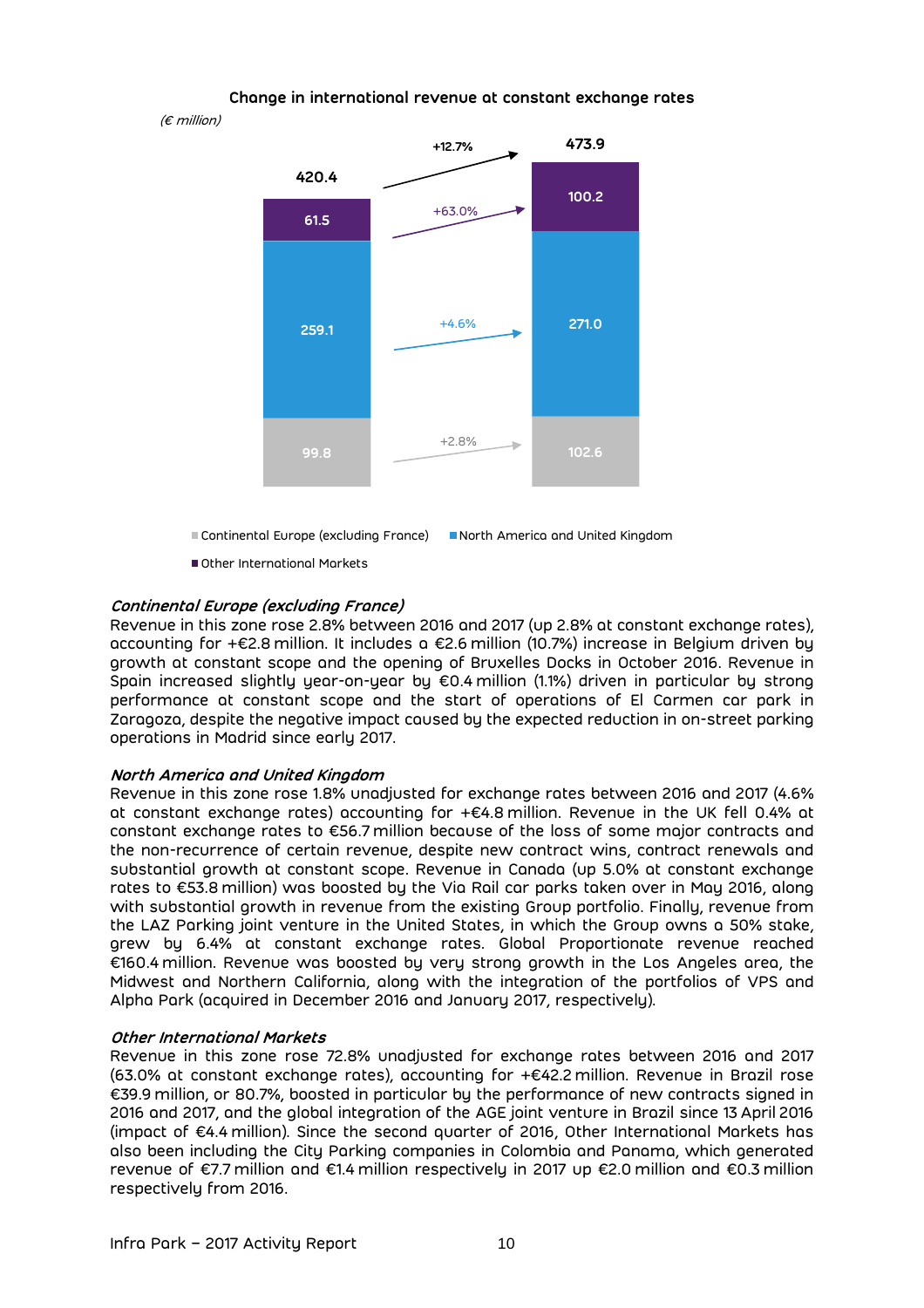**Mobility and Digital Solutions** generated revenue of €1.9 million in 2017. At the end of 2017, the Group launched its new free-floating bike sharing activity under the brand INDIGO® weel in the city of Metz.

# **3. Earnings**

### **3.1 EBITDA (GP)**

Earnings before tax, interest, depreciation and amortisation (EBITDA) is intended to measure the Group's operational performance. It is based on operating income before taking into account net depreciation, amortisation and additions to provisions for the impairment of non-current assets, net additions to non-current provisions, capital gains or losses on disposals of non-current assets, goodwill impairment, income from equity-accounted companies, expense associated with share-based payments (IFRS 2) and income and expense deemed to be non-recurring, material and exceptional.

At 31 December 2017, the Group's consolidated Global Proportionate EBITDA amounted to €310.0 million, an increase of 1.5% (€4.6 million) compared to 2016. The increase reached 1.7% at constant exchange rates. At constant scope and exchange rates, (after adjusting the change in scope in Brazil, Colombia and Panama - see section 1.2), EBITDA was up 1.3% (up €4.0 million).

Excluding non-recurring items (significant fees and costs associated with the preparation of the launch of the on-street enforcement activities as well as the Velib contract carried by Smovengo), Global Proportionate consolidated EBITDA would have reached €317.6 million in 2017, a 4.2% increase at constant exchange rates, in line with revenue growth.



### **Change in EBITDA by business unit**

**In France**, EBITDA equalled 54.5% of revenue in 2017 as opposed to 52.4% in 2016 and rose +1.0% or €2.3 million. The year-on-year increase in EBITDA, despite a €12.1 million decrease in revenue was due to around €12.0 million of cost savings partly mitigated by non-recurring items including significant fees and costs associated with the preparation of the launch of the on-street enforcement activities (Streeteo) and the Velib contract carried by Smovengo, and changes in fixed fees amounting to +€2.1 million.

**Outside France**, EBITDA rose 4.9% or €4.1 million in 2017 compared to 2016. This increase reached 5.6% at constant exchange rates, breaking down as follows across the various geographical zones: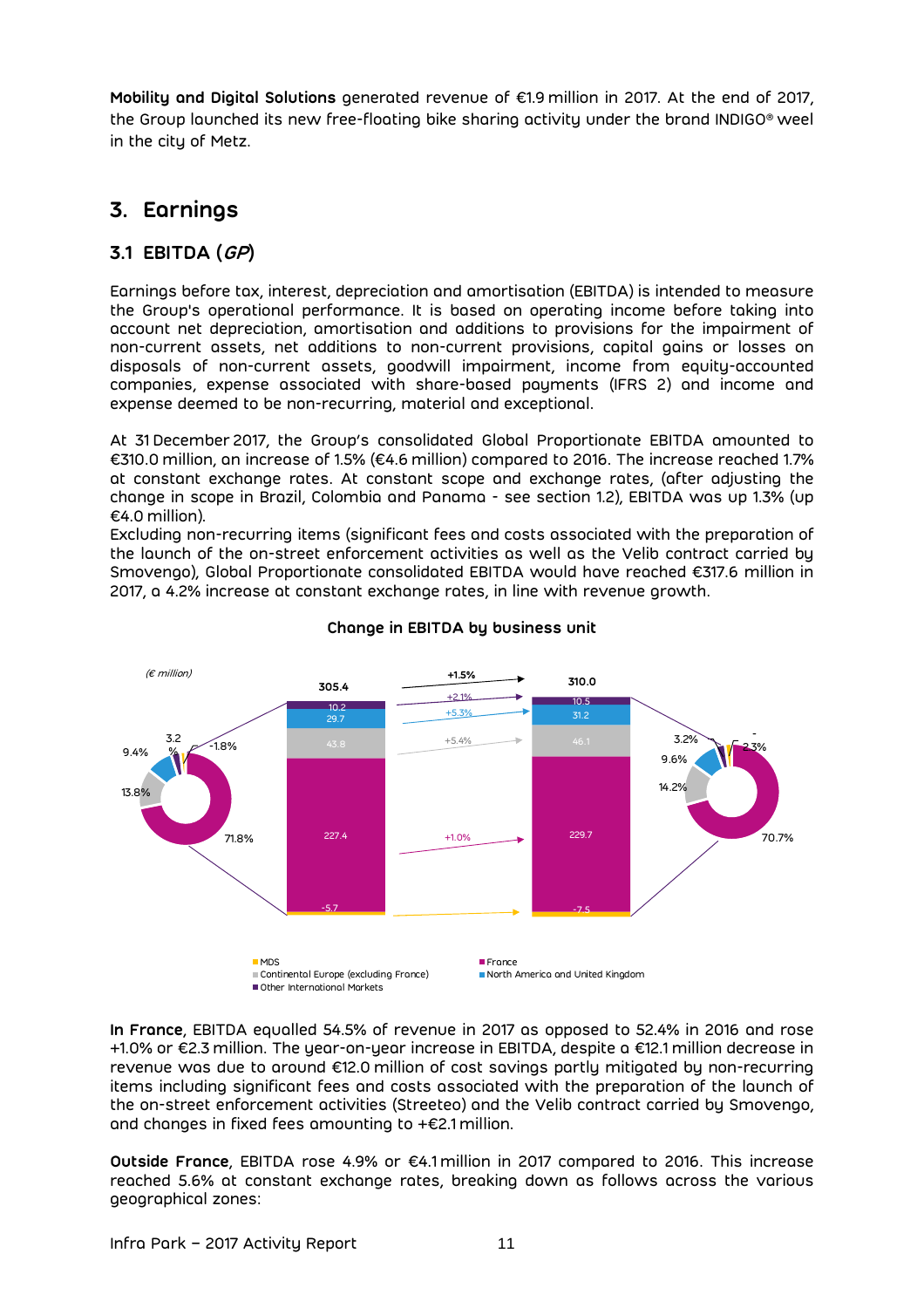**Change in international EBITDA at constant exchange rates** 

(€ million)



■ Other International Markets North America and United Kingdom Continental Europe (excluding France)

#### **Continental Europe (excluding France):**

EBITDA amounted to €46.1 million in 2017 versus €43.8 million in 2016, up 5.5% or €2.4 million at constant exchange rates (up 5.4%, or €2.4 million unadjusted for exchange rates). EBITDA in Belgium rose 8.8% (€1.2 million) because of revenue. The increase in Spain reached 3.4% (€0.7 million) thanks to good operational gearing and non-recurring items.

#### **North America and United Kingdom**:

EBITDA grew by 9.3% (€2.6 million) year-on-year at constant exchange rates (5.3%, or €1.6 million unadjusted for exchange rates). In the United Kingdom, EBITDA grew by 11.1% at constant exchange rates to €13.8 million, and EBITDA margin rose from 21.8% in 2016 to 24.3% in 2017, an increase of 2.5 points, thanks to a constant perimeter showing decent growth and despite the loss of important contracts. At constant exchange rates, EBITDA in Canada rose 30.6% year-on-year to €7.6 million, driven partly by the renegotiation of contracts at the end of 2016 and revenue growth of the historical Group perimeter. EBITDA generated by LAZ Parking joint venture in the United States, which is 50%-owned by the Group, decreased by 5.0% or €0.5 million at constant exchange rates year-on-year due to non-recurring costs, despite increase in revenue.

#### **Other International Markets**:

At constant exchange rates, EBITDA fell 4.0% between 2016 and 2017 (up 2.1% or €0.2 million unadjusted for exchange rates) to €10.5 million. EBITDA in Brazil rose 4.4% (€0.4 million) unadjusted for exchange rates and fell 2.4%, or €0.2 million at constant exchange rates. It notably includes the consolidation of the AGE joint venture in Brazil since 13 April 2016 (€0.8 million impact) and some costs associated with the launch of the new contracts in a context of particularly dynamic activity growth. Since the second quarter of 2016, the Other International Markets have been also including the City Parking companies in Colombia and Panama, which EBITDA amounted to €0.8 million in 2017 showing a slight decrease from 2016.

The EBITDA of t**he Mobility and Digital Solutions business unit** set up in late 2015 amounted to -€7.5 million in 2017, as opposed to -€5.7 million in 2016, notably due to the investments made by the Group to accelerate the deployment of the OPnGO application and the launch of new individual mobility solutions such as INDIGO® weel.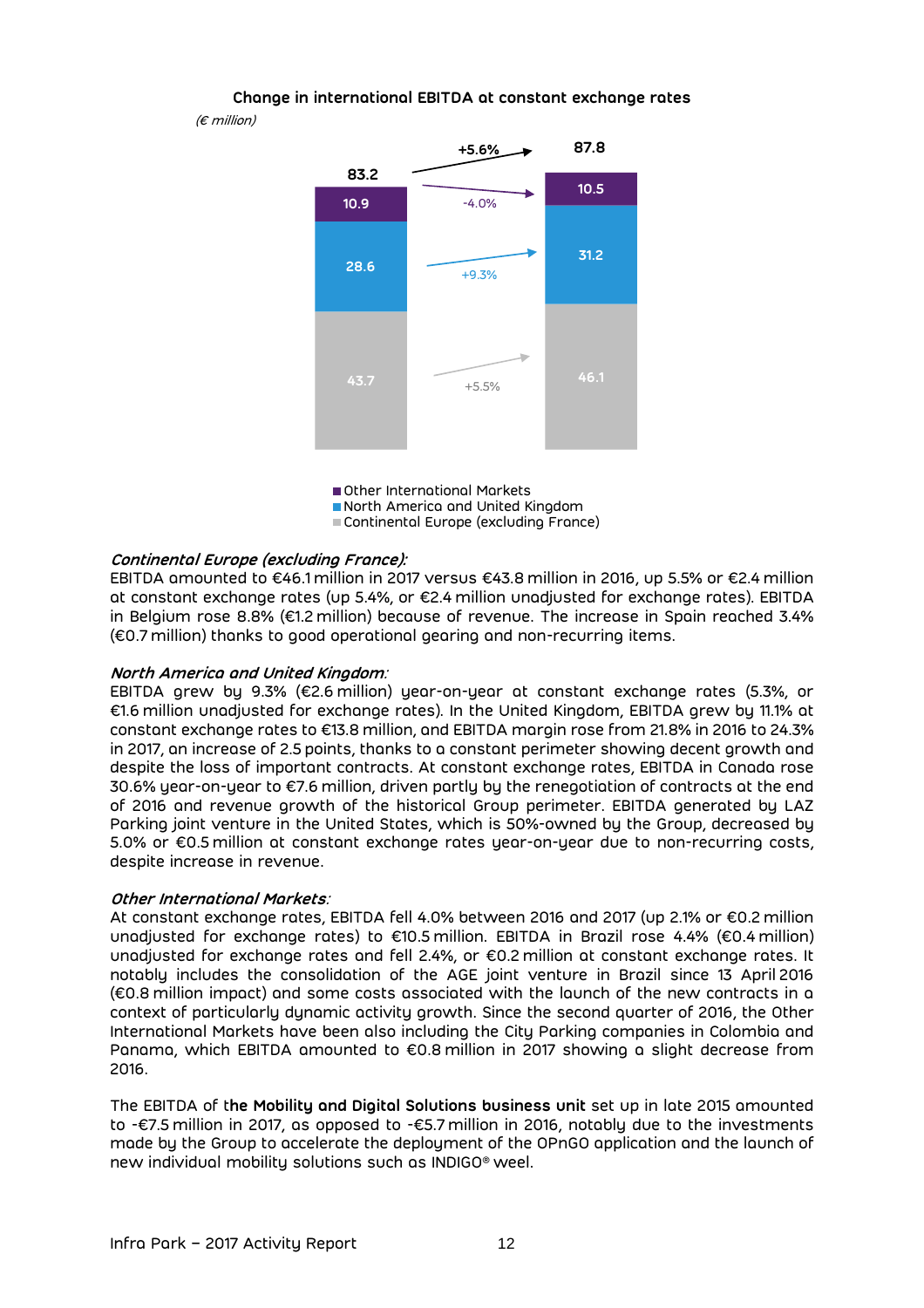### **3.2 Operating income (GP)**

The Group's operating income amounted to €124.1 million in 2017 as opposed to €127.1 million in 2016, a decrease of 2.4% or €3.1 million.



Operating income had benefited from a number of positive elements in 2016, including a gain of €5.7 million recorded on the sale of a property complex in Belgium, and a gain of €9.5 million recorded during the takeover of AGE in Brazil. These elements exceeded the €4.6 million EBITDA increase in 2017.

The Global Proportionate operating income of €124.1 million converts to €122.8 million under IFRS, down 2.1% compared to 2016.

### **3.3 Net financial income/expense (IFRS)**

The cost of net financial debt amounted to €40.9 million in 2017 compared to €37.4 million in 2016. This change mainly stems from the €2.6 million impact of the two private bond issues concluded in July 2017 of respectively €100 million at twelve years and €125 million at twenty years. These two operations enabled to extend the average duration of the Group's debt, but had a negative carrying cost in the second half of 2017.

In 2017, the average cost of long-term gross financial debt was 2.4%, including the shareholder loan and excluding the accounting treatment of fixed fees, versus 2.6% in 2016.

At the same time, other items of financial income and expense decreased by  $\epsilon$ 1.1 million, mainly due to the impact of the accretion expense of the AGE minority puts over a full year (€5.7 million in 2017 compared to €4.9 million in 2016 for the period from 13 April to 31 December 2016).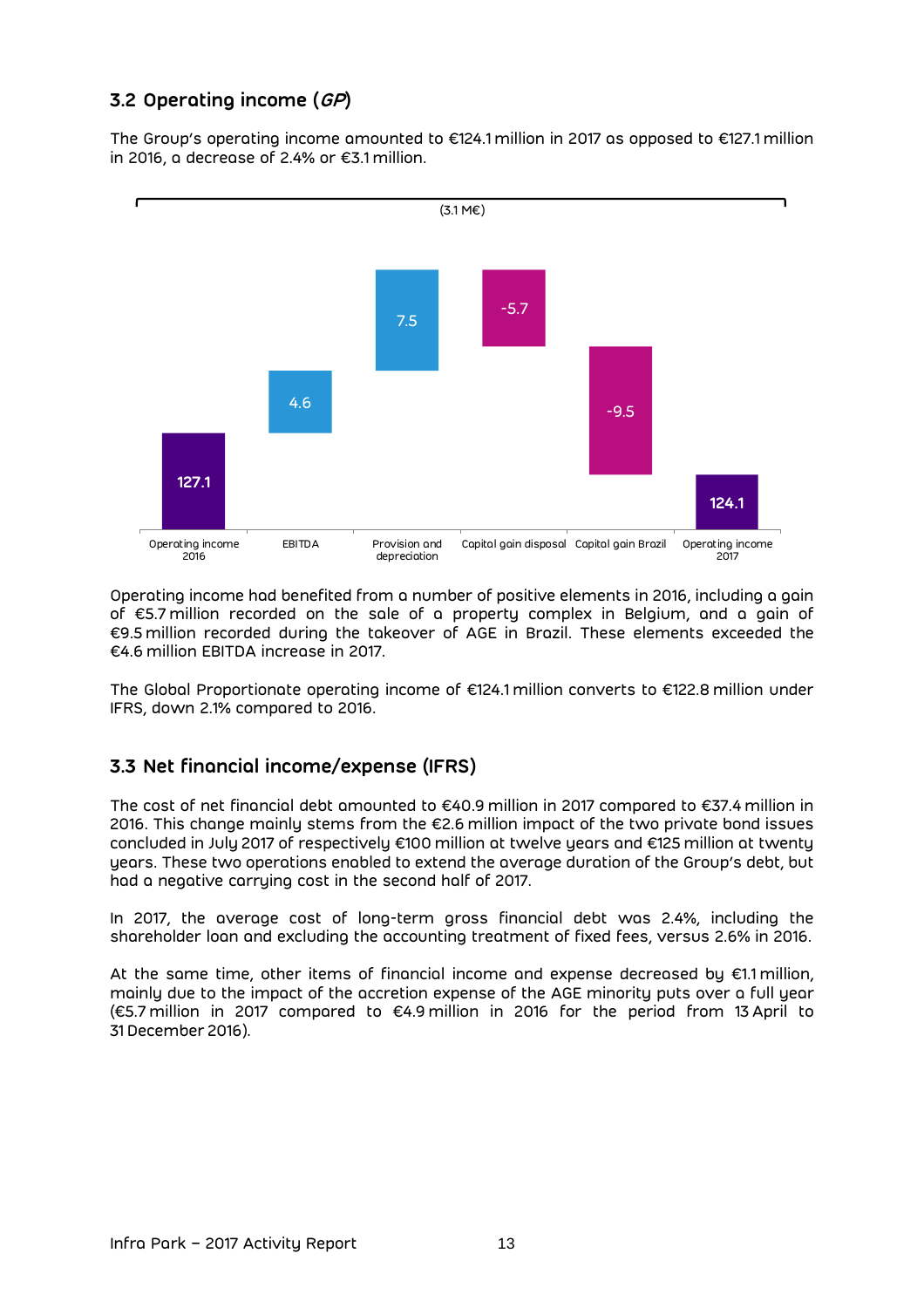### **3.4 Net Income (IFRS)**

Consolidated net income attributable to owners of the parent amounted to €58.9 million in 2017 compared to €68.7 million in 2016.



Net income fell by €9.8 million between 2016 and 2017 due to a €2.7 million decrease in IFRS operating income (versus a €3.1 million decrease in Global Proportionate operating income), an increase in the cost of net financial debt and other financial income and expense of €4.6 million, and a net income tax expense of €2.6 million.

Total net income tax expenses for 2017 amounted to €15.8 million, with benefits of €15.7 million caused by income tax rate changes in France, Belgium, Switzerland and the United States, compared to total tax expenses of €13.2 million in 2016 (with €17.5 million benefits caused by income tax rate changes in France).

In addition, following the declaration of unconstitutionality of the exceptional 3% contribution on the dividend distributions made on 6 October 2017, Infra Park and its French subsidiaries will be reimbursed by their shareholder for the contributions paid in 2015, in accordance with the tax consolidation agreements effective on that date. The result is a tax income of €5.5 million in 2017.

The effective tax rate during the period was of 23.1% in 2017 (46.2% excluding change in income tax rates) as opposed to 16.9% in 2016 (39.4% excluding change in income tax rates).

The consolidated net income (attributable to owners of the parent) includes  $\epsilon$ 1.3 million expense in non-controlling interests in 2017, as in 2016.

# **4. Investments (IFRS)**

Investments, net of disposals, amounted to €172.6 million in 2017, after taking into account the impact relating to the accounting treatment of fixed fees (IFRIC 12), which represented a net investment flow of €12.8 million.

Net financial investments amounted to €11.4 million euros in 2017.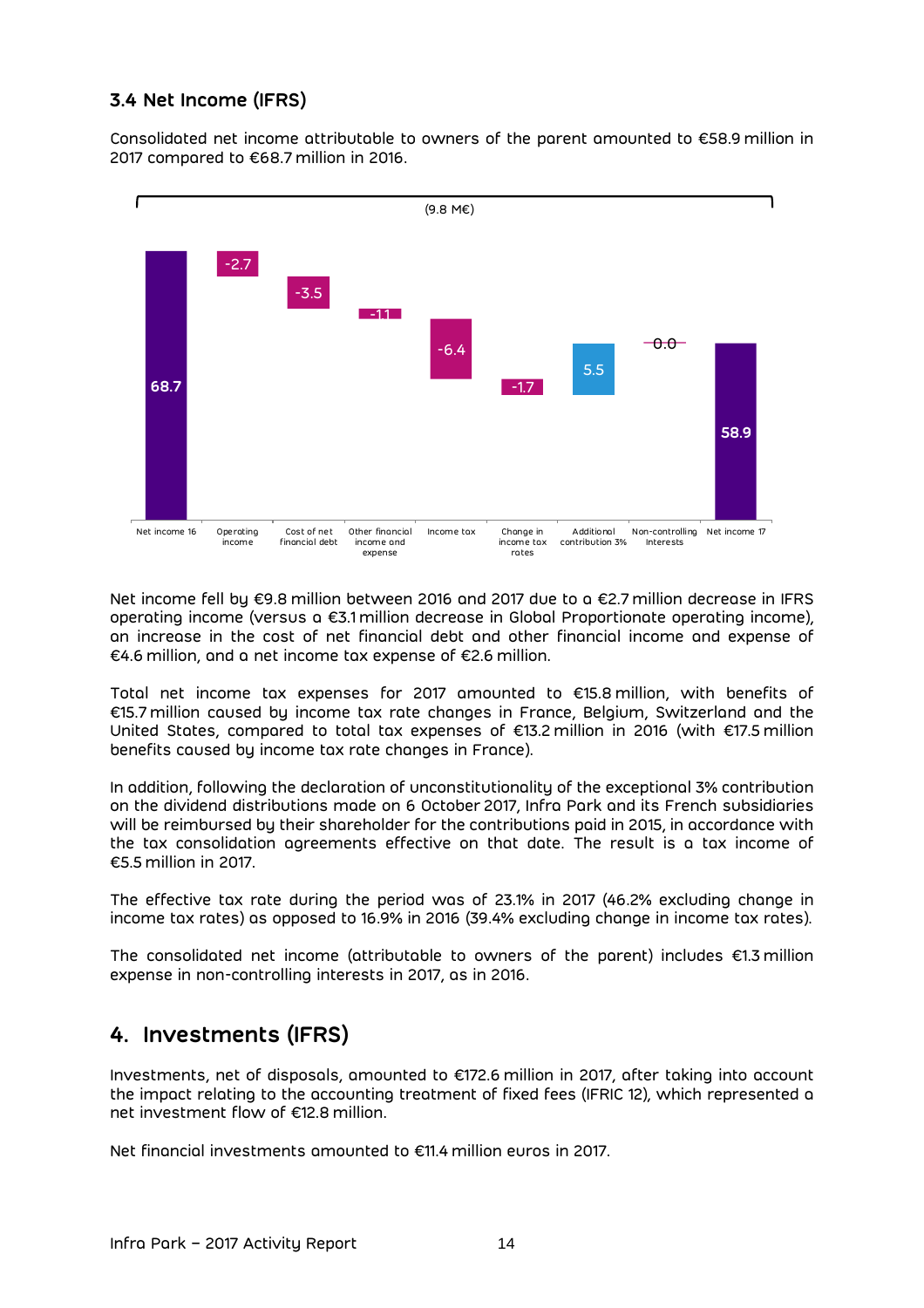| $(\epsilon$ million)                                | <b>2016 Paid</b> | 2016 Undertaken | <b>2017 Paid</b> | 2017 Undertaken |
|-----------------------------------------------------|------------------|-----------------|------------------|-----------------|
| France                                              | 0.5              | 0.5             | 1.1              | 1.1             |
| International                                       | 15.5             | 15.0            | 9.5              | 8.3             |
| <b>MDS</b>                                          |                  |                 | 0.8              | 0.8             |
| <b>Financial investments</b>                        | 16.0             | 15.5            | 11.4             | 10.1            |
| France                                              | 72.0             | 81.4            | 98.3             | 91.5            |
| International                                       | 32.4             | 32.5            | 47.4             | 47.2            |
| <b>MDS</b>                                          | 1.7              | 1.8             | 2.7              | 3.4             |
| Operational investments                             | 106.1            | 115.7           | 148.5            | 142.1           |
| France                                              | 72.5             | 81.9            | 99.4             | 92.5            |
| International                                       | 47.9             | 47.5            | 56.8             | 55.5            |
| <b>MDS</b>                                          | 1.7              | 1.8             | 3.5              | 4.2             |
| Net investments                                     | 122.1            | 131.2           | 159.8            | 152.2           |
| Fixed royalties (IFRIC12)                           | 66.6             | 66.6            | 30.5             | 30.5            |
| <b>IFRIC 12 Modification of contract</b>            | (5.0)            | (5.0)           | (17.7)           | (17.7)          |
| Net investments including impact of fixed royalties | 183.7            | 192.8           | 172.6            | 165.0           |

The main paid investments in France in 2017 were related to the start of works under the new contract with the city of Toulouse, the development of car parks in La Défense, Bordeaux (Gare Saint-Jean and Jardins de l'Ars), Neuilly and Vincennes, and ongoing car park equipment upgrades.

Outside France, expenditure on investments totalled €56.8 million in 2017 and included the acquisition of two fully owned car parks (The Quadrant in the United Kingdom and San Ignacio car park in Spain) as well as investments in new contracts in Brazil.

When monitoring performance, the Group now distinguishes between car park maintenance investments and development investments in its operational investments.

Car park maintenance investments mainly include investments intended to keep assets in line with current standards and technologies. Development investments correspond to the acquisition, construction or renewal of car parks.

In 2017, those investments broke down as follows:

| $(\epsilon$ million)                                               |       | 2016 Paid 2016 Undertaken | 2017 Poid | 2017 Undertaken |
|--------------------------------------------------------------------|-------|---------------------------|-----------|-----------------|
| Development investments                                            | 83.7  | 83.7                      | 113.4     | 113.4           |
| Car park maintenance investments                                   | 30.9  | 30.9                      | 25.9      | 25.9            |
| Other maintenance investments                                      |       |                           | -2.7      | 2.7             |
| Variation of debts                                                 | (9.6) | $\overline{\phantom{0}}$  | 6.4       |                 |
| Net operational investments excluding impact of fixed<br>royalties | 106.1 | 115.7                     | 148.5     | 142.1           |

# **5. Cash-Flow (IFRS)**

### **5.1 Consolidated Cash-Flow statement (IFRS)**

Cash-Flow from operations before tax and financing costs amounted to €296.2 million in 2017, compared with €288.2 million in 2016.

The change in the operating working capital requirement and in current provisions produced a cash outflow of €8.6 million, and the working capital surplus remained high at €177.2 million.

Net financial interest payments amounted to €38.2 million in 2017, a slight increase compared to 2016 (€36.3 million euros), while tax paid amounted to €38.9 million, substantially lower than the €65.4 million paid in 2016.

Dividends received from equity-accounted companies totalled €10.4 million and came almost exclusively from 50%-owned subsidiary LAZ Parking.

Cash-Flow from operating activities totalled €238.1 million versus €204.6 million in 2016.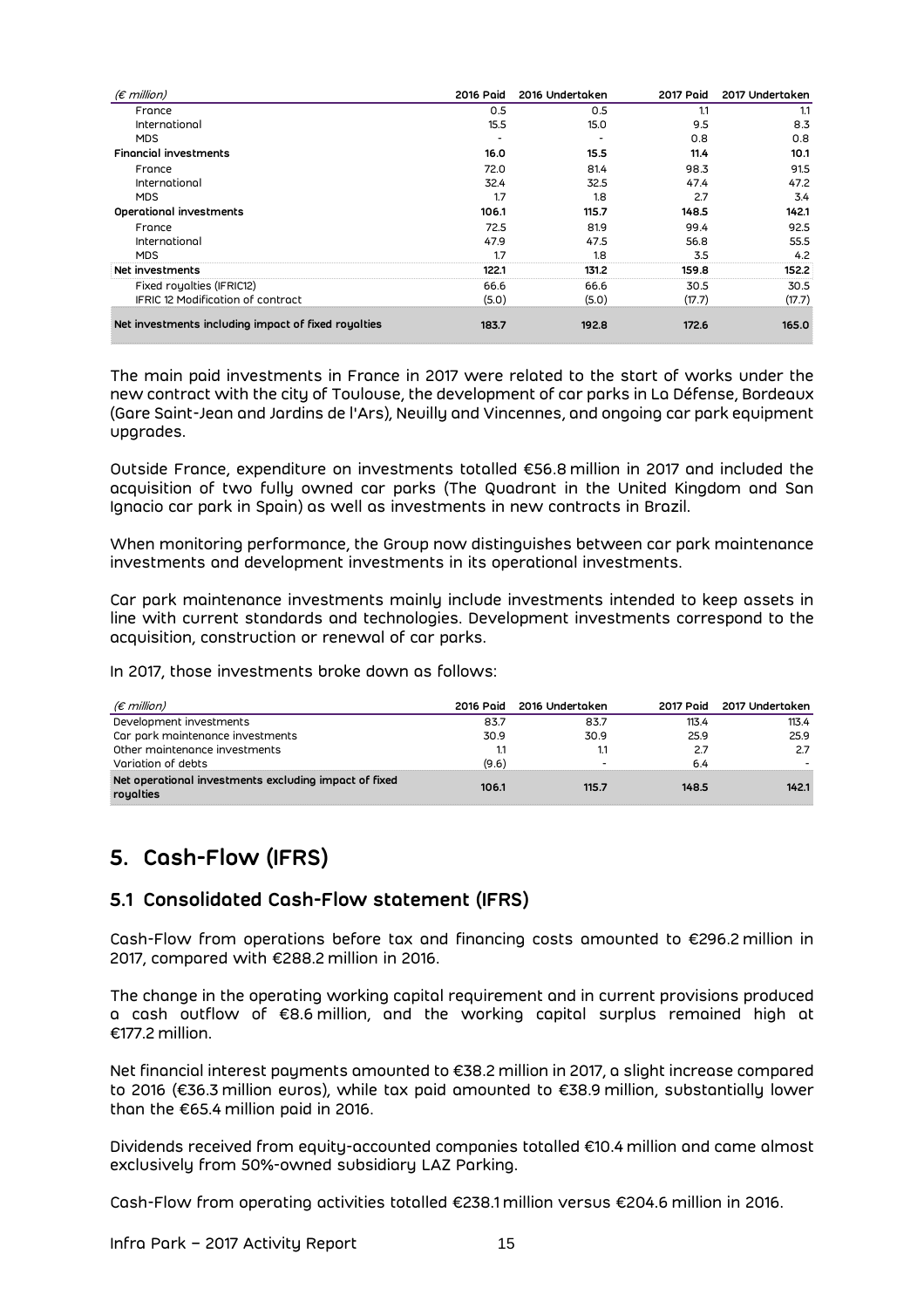Operating investments (net of disposals) and net financial investments totalled €172.6 million, leading to a net cash outflow of €175.8 million, down by €5.4 million compared to 2016, after taking into account the other financing flows of the Group's subsidiaries, and especially the cash advance paid to the Smovengo company to finance the initial development costs related to the Velib contract.

Cash-Flows from financing activities produced an outflow of €66.0 million, as opposed to an outflow of €14.1 million euros in 2016. The 2017 figure includes €80.0 million of dividends paid by Infra Park in April 2017, as well as the positive Cash-Flows associated with the two private placements made in July 2017 for €225.0 million, which made it possible to repay the drawdown made at the end of June 2016 on the revolving credit facility for an amount of €50.0 million.

At the end of year 2017, the net variation of Group's net cash position was positive, at €131.2 million compared to €38.4 million in 2016.

### **5.2 Free Cash-Flow (IFRS)**

For performance monitoring purposes, the Group uses Free Cash-Flow as a measure of Cash-Flow from recurring operating activities. It equals EBITDA less disbursements related to fixed fees as part of concession contracts, changes in the working capital requirement and changes in payables and receivables on non-current assets, maintenance expenditure and other operating items that have a cash impact but that are not included in EBITDA.

In 2017, Free Cash-Flow amounted to €226.2 million as opposed to €215.3 million in 2016. The reconciliation between that figure and the consolidated Cash-Flow statement analysed above breaks down as follows:

| $(\epsilon$ million)                                                | 31/12/2016 | 31/12/2017 |
|---------------------------------------------------------------------|------------|------------|
| <b>EBITDA</b>                                                       | 289.0      | 296.2      |
| Cash element from operating activities without impact on EBITDA     | (0.8)      | (0.1)      |
| Cash-Flow from operating activities (before tax and financing cost) | 288.2      | 296.2      |
| Change in WCR and current provision                                 | 9.0        | 8.6        |
| <b>Fixed fees</b>                                                   | (51.1)     | (52.6)     |
| Car park maintenance investments (undertaken)                       | (30.9)     | (25.9)     |
| <b>Free Cosh-Flow</b>                                               | 215.3      | 226.2      |

In 2017, the Group still benefited from a strong Cash Conversion Ratio (the ratio of free Cash-Flow reported to EBITDA) which stood at 76.4% against 74.5% in 2016.

# **6. Balance Sheet and Net Financial Debt (IFRS)**

Consolidated non-current assets were €2,760.9 million at 31 December 2017 as opposed to €2.852.0 million at 31 December 2016. They include concession intangible assets of €1,074.6 million, including €306.5 million in respect of the adjustment of fixed fees on the consolidated balance sheet, along with a total goodwill of €797.8 million against €811.5 million at 31 December 2016.

The Group's consolidated equity was €634.7 million at 31 December 2017, including €623.5 million attributable to owners of the parent versus €678.5 million and €664.8 million at 31 December 2016, respectively. The share capital consisted of 160,044,282 shares at 31 December 2017, the same number as 31 December 2016.

Consolidated net financial debt was €1,665.7 million at 31 December 2017 (€1,651.7 million at 31 December 2016).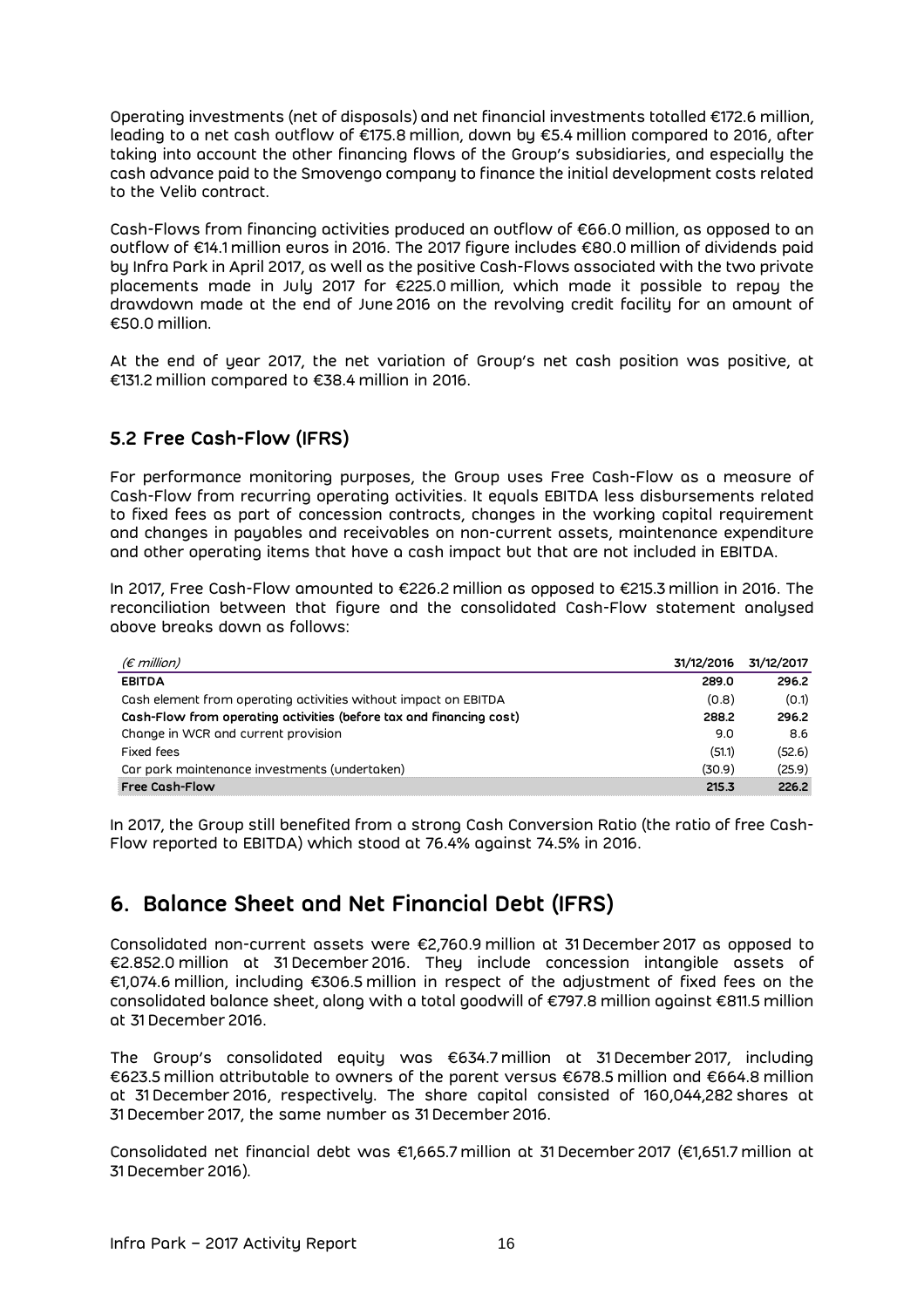| $\epsilon$ million                                        | 31/12/2016 | 31/12/2017 |
|-----------------------------------------------------------|------------|------------|
| <b>Bonds</b>                                              | 1,155.5    | 1,378.0    |
| Revolving credit Facility                                 | 49.2       | (0.5)      |
| Other external debts                                      | 17.2       | 23.4       |
| Shareholder's loan                                        | 104.2      | 104.2      |
| Accrued interests                                         | 11.4       | 13.7       |
| Long-term financial debt excl. fixed royalties<br>1,337.5 |            | 1,518.8    |
| Financial debt related to fixed royalties                 | 358.0      | 323.7      |
| Total long-term financial debt                            | 1,695.5    | 1,842.5    |
| Net cash (incl. overdraft)                                | (40.9)     | (174.3)    |
| Hedging instruments FV                                    | (3.0)      | (2.6)      |
| Net financial debt                                        | 1,651.7    | 1.665.7    |

At 31 December 2017, the Group's liquidity amounted to €474.2 million (€290.9 million at 31 December 2016). It consisted of €171.1 million net cash and a €300.0 million revolving credit facility at 31 December 2017, which is due to expire in October 2021 for €25.0 million, and in October 2022 for €275.0 million.

Based on consolidated equity attributable to owners of the parent amounting to €623.5 million at 31 December 2017 (€664.8 million at 31 December 2016), gearing (net debt/equity) was 2.67x at 31 December 2017, as opposed to a ratio of 2.48x at 31 December 2016. The IFRS leverage ratio (net debt/EBITDA) was 5.62x, slightly lower compared to end-December 2016 (5.72x). The Global Proportionate leverage ratio was 5.41x at end-December 2017, versus 5.45x at end-December 2016.

# **7. Main transactions with related parties**

The nature of the main transactions with related parties was unchanged with respect to those described in note 10.1 to the full-year consolidated financial statements at 31 December 2017. They comprise financing granted by Infra Foch Topco, the sole shareholder of Infra Park.

# **8. Risk factors**

The main risk factors to which the Infra Park Group might be exposed are set out in the "Risk Factors" section on pages 7-25 of the prospectus filed with the AMF in July 2017, and in note 8.16 "Financial risk management" to the full-year 2017 consolidated financial statements.

# **9. IFRS data**

Revenue, EBITDA and operating income figures presented above are Global Proportionate figures. Global Proportionate figures are IFRS consolidated figures presented in the Group's consolidated financial statements adjusted for the Group's share of joint ventures (mainly in the USA, Brazil until 12 April 2016 and Colombia and Panama since 1 April 2016) as if they were consolidated proportionally and not under the equity method applied in accordance with IFRS when preparing the consolidated financial statements.

The IFRS consolidated revenue and EBITDA figures and joint venture items included in Global Proportionate figures are shown below: